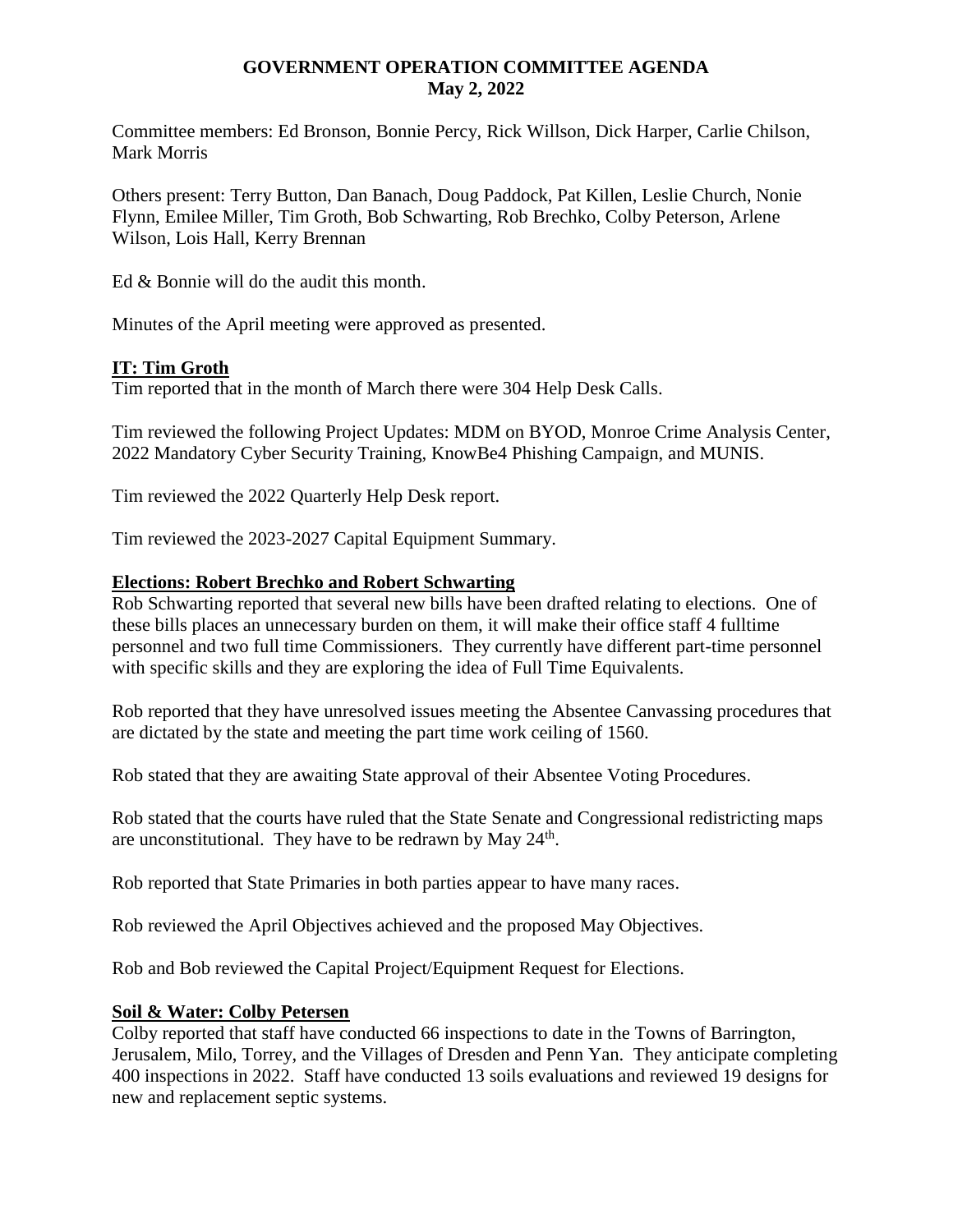Colby reported that Tom Eskildsen is working with the Upper Susquehanna Coalition on a nutrient management planning grant. The purpose of this grant is to work with farms on increasing their knowledge of how manure and other nutrients are managed on their farms.

Colby reported that the 10<sup>th</sup> annual LULA conference was held in the County Auditorium. Topics covered include: storm water management on steep slopes, road ditches and commercial and agricultural lands as well as how local codes can help manage storm water.

## **Cornell Cooperative Extension: Arlene Wilson**

Arlene provided project and program updates in addition to the following:

Arlene reported that she attended a spotted lantern fly update statewide meeting. The good news is that there was a spotted lantern fly infestation last year in Ithaca, they took extreme remediation removing trees, the DEC going in and spraying and checking, setting traps and, to date, there have been no reemergence of any spotted lantern fly in Ithaca. The bad news is the infestation in Binghamton has grown exponentially, there's like six or eight different spots and they're all along the river.

Arlene reported that the Farmland Protection Board met last week and they finalized a Request for Proposal that they are going to disseminate to Professional Planning Associations, some of the usual contractors that do Farmland Protection Plans, as well as some regional planning offices. They talked about creating a link and putting this on the County website. They have been working with the planning office, so any interested participants can get the forums off of the County's site and we've talked with Jeff Ayres about that.

Arlene reported that they wrote a letter of support for preservation of development rights for Henderson Farms and that will be submitted to the Finger Lakes Land Trust, they are cautiously optimistic about that proposal. There have been more economic development pressures in that part of the road. They also asked for a letter of support from the Town of Barrington

Arlene reviewed the following resolutions that would be needed. After discussion the Committee approved.

• Squash Bee Named Yates County Pollinator of the Year

# **Historian: Nonie Flynn**

Nonie reviewed the following resolution that would be needed. After discussion the Committee approved.

 Authorize County Historian to Fill Records Management Officer Position (Vacancy Review Form)

# **County Clerk: Lois Hall**

Lois reviewed updates for the DMV and County Clerk's Office.

Lois reported that there were 1,761 DMV transactions with \$15,733.54 collected in fees. Sales tax collected was \$57,604.44. CORPS Internet fees collected year to date is \$0. There were 707 transactions processed on the internet for \$42,122.50 for March for a year to date total of \$133,918.75. They need to collect \$36,668.50 more in transactions to reach the threshold of \$170,587.25 and receive 3.25% of the monies collected. There were 3,458 County Clerk transactions and \$349,899.99 in fees collected. Total fees collected for the County Clerk in March of 2021 were \$197,078.13 and total fees collected by the DMV for retention in March 2021 were \$16,950.63.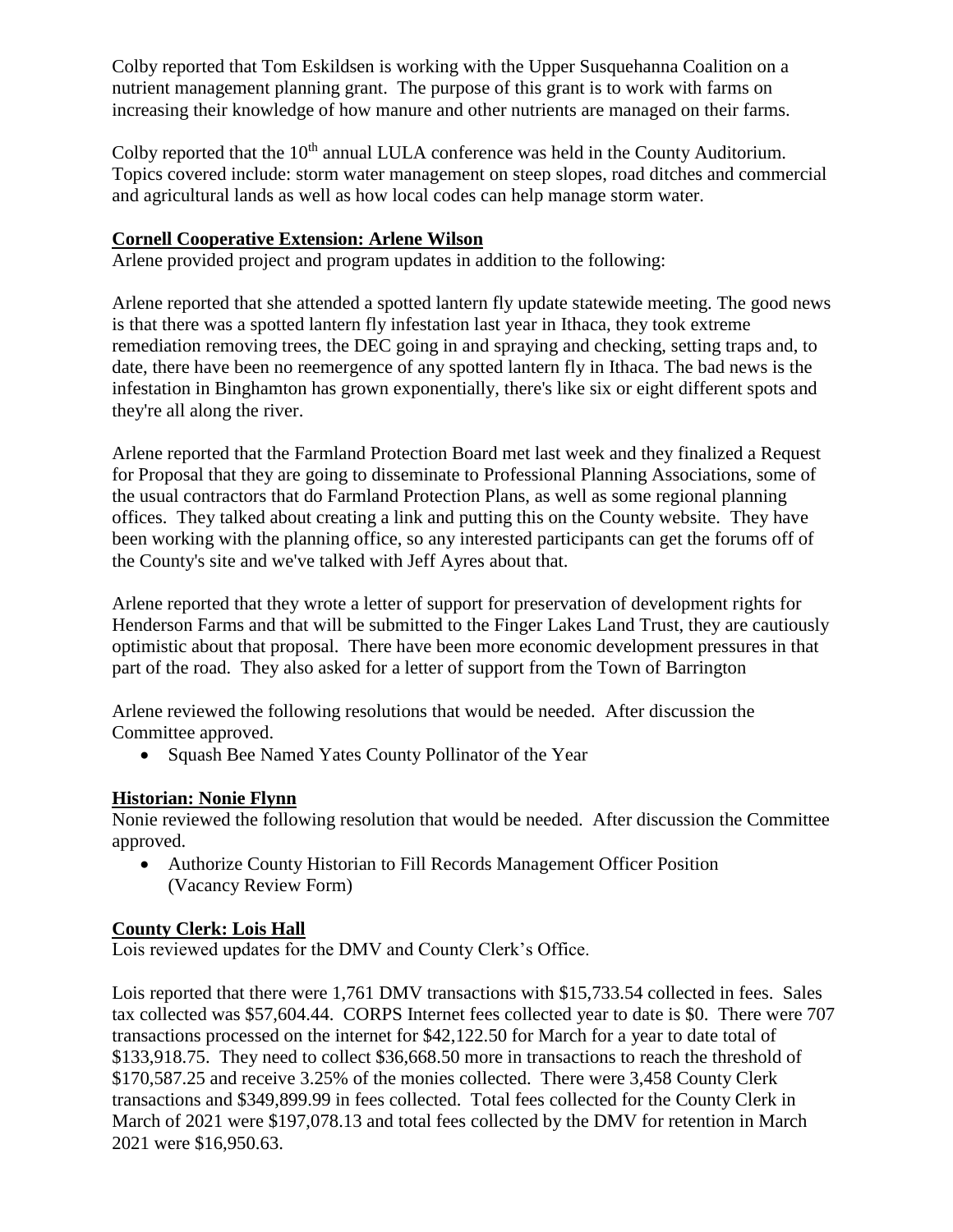Lois reported that May 3, 2023 people will be required to have federally compliant documents for domestic travel. They will be required to have the Real ID, Enhanced License, or a passport to fly domestically in the United States.

There was discussion about having the DMV opening earlier and staggering employee's shifts for better customer service.

### **Personnel: Kerry Brennan**

Kerry reported that the collection for May will be personal care items, such as Band-Aids, antibacterial ointment, feminine products, nail clippers, hair brushes, etc.

Kerry reported that the RFP for Workers Comp Plan Administration was posted/distributed on 3/31, questions were due by 4/15, responses sent out by 4/22, RFP submission deadline 4/29, the Committee will be meeting May 12, to discuss the RFP's, and a recommendation will be coming in June.

Kerry reminded that the Customer Service Training is scheduled for May 11. Session one is 8:30 a.m. -11:30 a.m. and session two is 12:30 p.m.-3:30 p.m.

Kerry reported that ServU Bank will be treating the employees to either pizza or donuts in the near future to show the staff of Yates County that they are appreciated.

Kerry reviewed the following resolution that would be needed. After discussion the Committee approved.

• Appoint Highway Superintendent

## **County Administrator: Nonie Flynn**

Nonie reported that the next CSEA Negotiations meeting will be May 18th.

Nonie reported that Steve Griffin from the Industrial Development Agency will be at the May 9th legislature meeting to give an update.

Nonie reported that for Customer Service Training, two sessions will be offered, one in the morning, one in the afternoon by Fred Pryor instructors on May 11th. Each session will last three hours. This will be required for all employees, except Public Safety employees that are already receiving customer service training. The handful of employees that cannot attend the training will be given a training booklet to read.

# **Legislative Clerk: Emilee Miller**

Emilee reviewed the following resolutions that would be needed. After discussion the Committee approved.

- Authorize Insurance Renewal
- Ratify Letter of Support
- Standard Work Day Resolution

The Committee decided to hold the resolution entitled Expand Use of Videoconferencing until the County Attorney could review it.

Mrs. Percy moved to enter executive session to discuss: